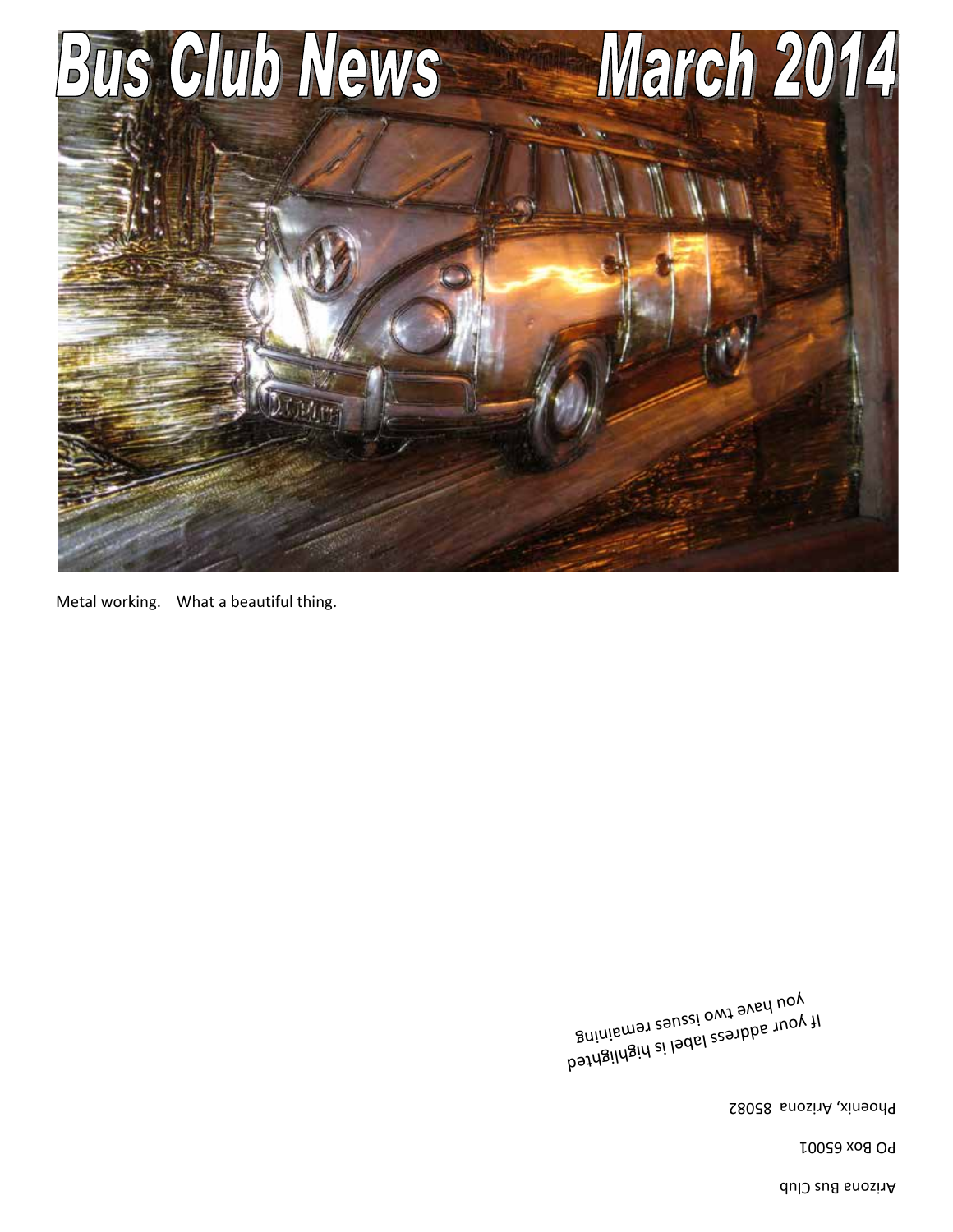# Behind the Wheel

The raffle bus is really moving along thanks to all the participation from our members. It's good to see the hive of activity as everyone goes about their tasks of prepping bits and pieces of the raffle bus for reassembly and it's amazing the amount of effort that goes into this thing. This past month Chad J hosted a Club first ever (well, first that I'm familiar with) raffle bus work party campout weekend where members from other parts of the state were given the opportunity to stop in, rub a little karma on the bus, spend the night, rub a little more karma on the bus and then return to their distant lands. Knowing people have traveled as far as they have shows the interest our members have in continuing this one-of-a-kind restoration effort. Witnessing the raw talent that goes into restoring one of these beasts make people, like myself, want to take better care of what we've got. (Mainly so when I start my own project, I'm not so far from completion.) Another aspect of the project, which I like to entice other members with, is the opportunity to practice your own metal working skills so you build confidence enough to tackle your own project. The camaraderie that is exhibited at these work parties is second to none, and no one contemplating attending one of these gatherings should be afraid of having nothing to do, or being good enough to perform a task. Trust me, you will not get assigned to anything you're not capable of doing. And if you get stuck, there's always help available. I hope to see you all when we put this thing together! G



*Lou from Elgin AZ spends some time buffing welds on the raffle bus.* 

# Getting it done Dept:

Remaining scheduled raffle bus work parties: Sunday, March 23rd - 8am - 5pm With any luck the raffle bus should be heading for the paint booth by the end of March. We'll spend a couple weeks re-assembling it and then take it out for its first test drive! April dates to follow soon on-line!



*Always good to see Evelyn and Valentine at these gatherings.* 

Your 2014 Bus Club Board includes: Event Coor. – David Murphy Membership – Darla Amatasin Treasurer – Mish Evans Sergeant at Arms – Will Davis Vice President – Jeremiah Polynone Secretary – Kris or Joyce President – Gary Lampinen – 602 870 8071 lv msg If you're looking to contact our board, might I suggest: Arizonabusclub-subscribe@yahoogroups.com

#### **I CAN'T GET ENOUGH BUS CLUB!**

I know, right? So, if seeing your ABC friends at meetings, work parties, campouts or at the local pub isn't enough, you can now communicate with each other via the ABC yahoo group! Sounds obvious for….obvious reasons but this group of yahoos has a yahoo group on, would you believe, yahoogroups? Instructions: Step one - Send an e-mail to: Arizonabusclub-subscribe@yahoogroups.com and then join in on the fun!

# Special unsolicited reminder:

Have you been to the Renaissance Fair this year?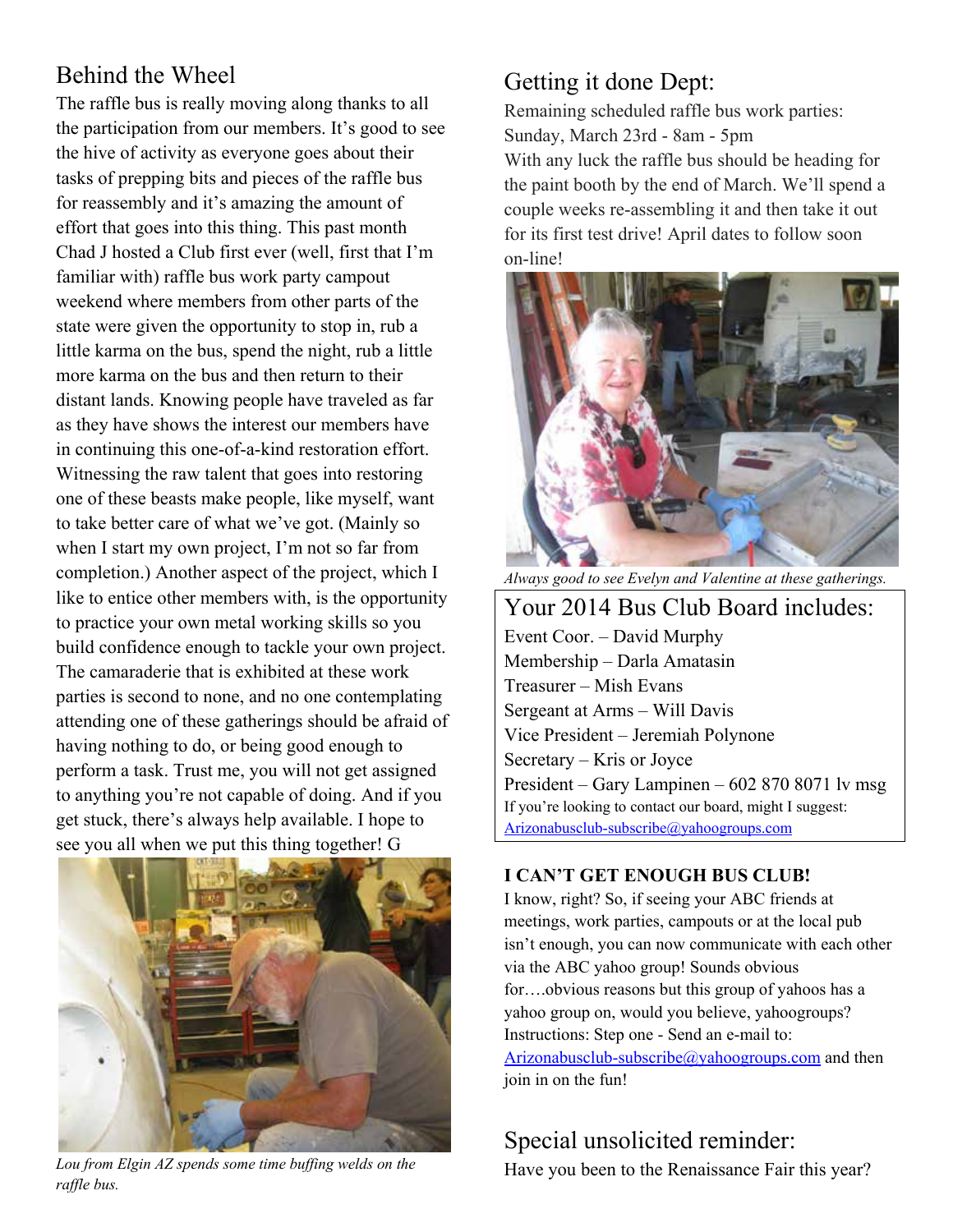

*Tim & TJ pause for a moment during the campout weekend.* 

#### **I WANT TO CONTRUBUTE AN ARTICLE!**

Hey gang. Just a quick note of thanks to everyone who submitted an article this month. The editor's inbox was completely stuffed with articles. Probably the hardest part of putting this month's news together was deciding which articles to print  $\&$  which to hold off for next month. Regardless, don't make our poor decision making skills become the deciding factor on whether you send in an article or not. If you've got something on your mind that you think is funny, interesting or factual send it in and give our lead columnist a break from typing. No one wants to read his banter over and over again anyway. So please send your submission to busclubeditor@gmail.com if you'd like to see your ideas, thoughts or brain droppings published. Some of our members prefer to write under an assumed name. Cool! Take it from me, sharing a submitted article is non-habit forming, allows you to sleep better at night, creates instant karma, will get you invited to better events and often times helps to pass the time while the driving instructor drones on about the two second count.



*Tag teaming the cab floor gets it done! Green metal ROCKS!* 

**MEMBERSHIP DUES** are STILL only \$20 per year. WHAT? I know, we might be upping that amount soon, so get your renewal dues into us QUICK before we up that amount (just kidding about raising the price increase, but do you wanna chance it?) Please send your dues & renewals in the form of Check, M.O. or EBT debit cards directly to:

#### **Arizona Bus Club c/o Membership PO Box 65001 Phoenix Arizona 85082**

If your dues are not sent to the PO Box, our newly elected Membership Coordinator, Darla, will not be able to update your membership. The Arizona Bus Club cannot be held responsible or track dues sent to any other address. So please, give our delivery boy something to retrieve and mail it to the PO Box. It's quite a drive for him on his mountain bike and he gets grumpy when he has to come back with nothing. Believe it or not, your dues go directly to funding the publication and mailing of this quality periodical. Upon receipt of payment, we will update your membership to ensure you continue to receive this quality publication throughout the year to keep you up to date on Bus Club activities.

**DISCLAIMER:** Hey gang, we can be the source of good information and really bad rumors so please understand that: The views and opinions expressed in the Arizona Bus Club newsletter are those of the individual contributors and are not necessarily those of the board, general members or the editors unless otherwise stated. None of these photos were used with permission. No Arizona Bus Club board member, past or present, shall be held liable for any damages, death, injury, paper cuts or other harm resulting from the use or misuse of any information contained in the newsletter or the newsletter itself.



*Girls are also welcome to come out & play.*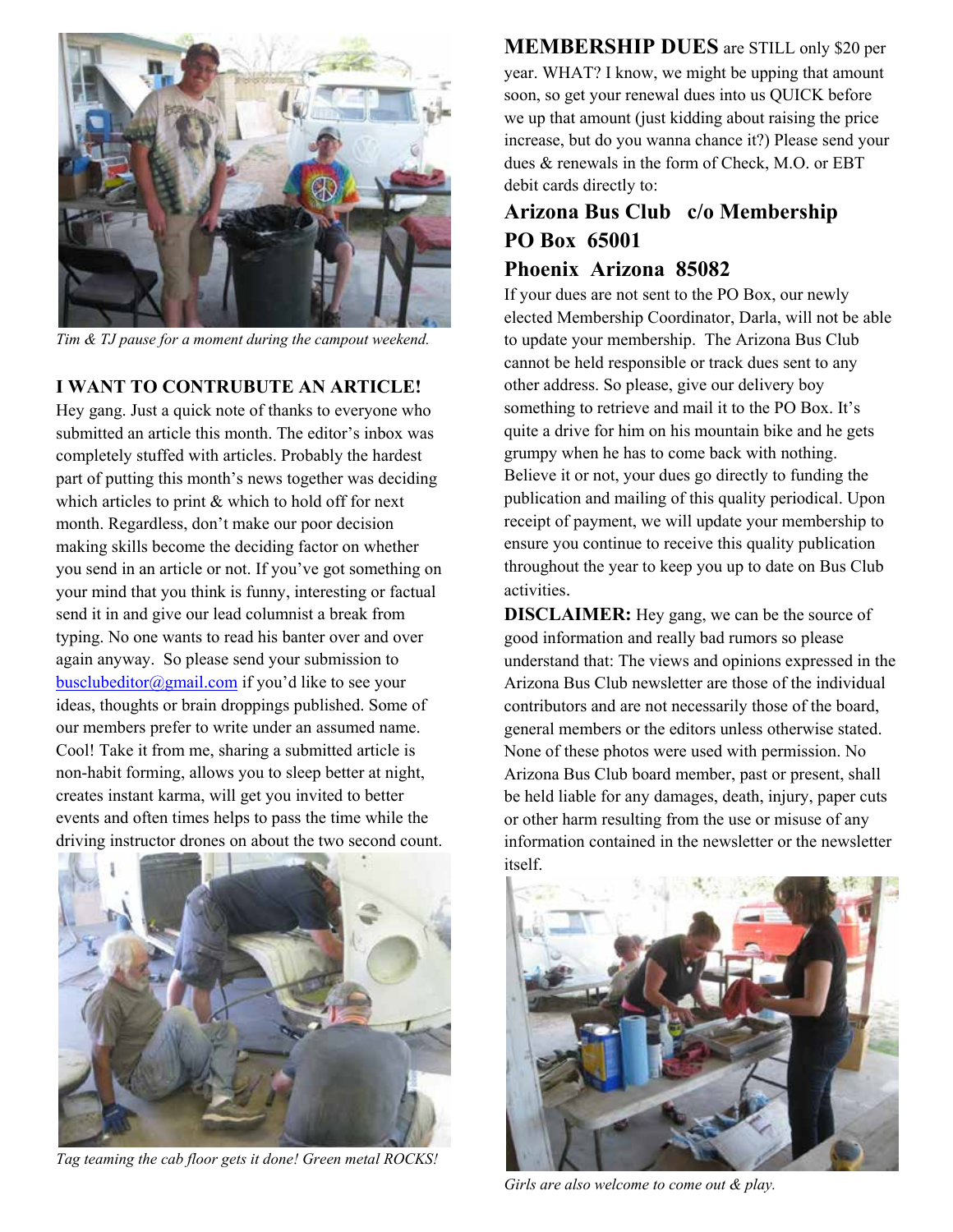Old Membership Drive Department by B. Smith Dear Clubbers, Thank you for your continued support of our club & this publication by keeping current on your dues. As such, we pledge to keep your shared info secret, safe and scrubbed clean from bathroom walls unless previously approved by you. Should you need your name or address updated, or know of someone who needs their name or address corrected, please contact us and we will make the correction in our data bank. The Bus Club has a new board member responsible for our charter and she is more than willing to make any necessary corrections. Our newsletter & membership cards are supported by the dues we receive. If you prefer enjoying this newsletter on line and do not want a copy sent to clutter your coffee table please let us know. But, you gotta contact us! busclubeditor@gmail.com

# Investing in precious metals Dept

Your Arizona Bus Club is asking everyone to assume the task of finding the 2015 raffle bus candidate as well as future raffle buses. You would think a club as big as ours would not have such problems locating future projects but we do. As such, it has become the presidentially designated responsibility of every club member to explore the road less traveled and keep their eyes open for the next club project. Should you come across a bus that you, yourself are not interested in, please take the time to jot down some information on the bus you've discovered. Names & numbers are always helpful but GPS coordinates, approximations, tips, landmarks or any shared information about a location are also helpful as someone else can always follow up to find out more about the discovered bus and/or negotiate its release. These past years the Bus Club has been extremely lucky with its finds. We understand that there



*Potential mascot for Ray's bus. Although recently we've had more sightings.* 

neighborhood only to discover there are no buses left to restore. But that time has not come yet. And as long as will come a time when we've exhausted every resource, upturned every stone & inspected every backyard in the we keep the scavenger hunt going we may never have to face that reality. So in your travels, should you come across a bus that looks forgotten, take note, take a lot of notes, spread the word and help your club keep this madness alive.

### General Meeting Notes Department

Hey gang, if you attended the general meeting but didn't really attend the general meeting, here are some of the things recorded by one of our more responsible members.

**RE Video Shoot**: Hey gang, if you're reading this And it's not April yet, then we still have time to tell you about the Darkness Dearboy video shoot happening Saturday, March  $29<sup>th</sup>$ . Ted with DD(those guys that play on the ladders) has asked everyone who owns a bus, regardless of its condition, to show up for this opportunity. The video concept is to have the Walter bus drive around the community and business near the Walterdome and to have other VW buses in the background. After the shoot we'll all meet back at the Walterdome for refreshments & entertainment by Darkness Dearboy. Whatever you might have planned, consider working this in around your schedule. From what I gather, the video shoot will not be an all day event, so if you can spare an hour and its convenient for you, we can place you so you're seen as the bus drives by and then you're free to go. If you can just make the after party, please come as we need to fill the parking lot with buses for a photo opportunity. All participation is appreciated.

**RE Club Elections:** We've thought long & hard about this topic and we're gong to continue having club elections in November with nominations and campaigning for positions in October. (If the board did a good job of organizing the Jamboree, VOTE THEM OUT. Give someone else a try!) This year's task for the board is to make ALL board positions easier to manage. While this is a responsible club, it is also a fun club and no one should be stressing over the responsibilities of their elected position.

**RE Recycling:** President G is collecting cans again this year for the Club's Camp Keg. Last year's recycling effort completely covered the cost of some very tasty Oktoberfest brew and the cost of ice to keep it cold. Unfortunately our president is picky about contributions to this effort. He will only accept aluminum cans during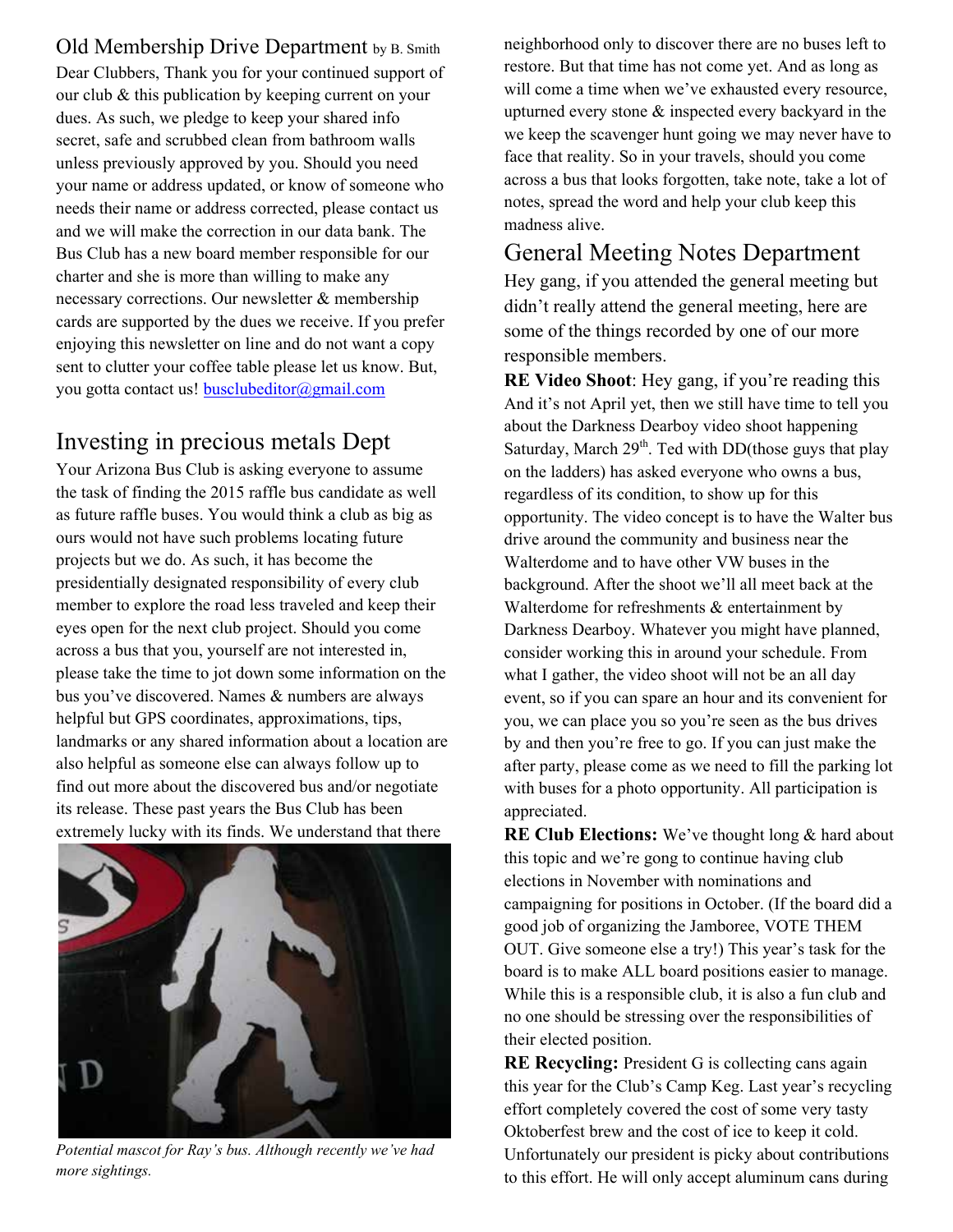the year or ice during the weekend of the event. Current recycling effort estimates put the CCK fund at five eighths of one keg, what ever that means. Camp keg contributors should bring their contribution to the general meeting for collection along with a flavor suggestion. Thank you for your efforts!



*The real reason people showed this weekend was for the food.* 

## New Member Department

Just like any organization where you're the nubie, we too enjoy recognizing new members to our club.

| Name              | From    |
|-------------------|---------|
| Mark Peden        | Phoenix |
| <b>TJ</b> Roberts | Gilbert |
| Tim Scholin       | Gilbert |
|                   |         |

Welcome to the Bus Club! We hope to see you at an up coming campout!



*Quite the weekend Chad. Thank you to all who showed!* 

## Diagnose Department

Every now and then your bus is going to present you with an interesting puzzle to solve. I've named this puzzle "Why won't I start?" or "What has changed?" Let me give you a "simple" scenario and

YOU, dear reader, get to solve the problem. (I'll try to be thorough with the description as no clarifying questions can be asked.) Here we go: January  $3<sup>rd</sup>$ , finally found the bus keys, fired it up and left Badini Ranch, the site of this year's New Year's party. Drove 50 miles back into Phoenix and noticed the last 5 miles were fueled by pixie dust and fumes (probably burning oil as the gas gauge was reading 'uncomfortably low'.) Pulled into the QT, shut it down, put 20L of mid grade in, bought 2 jalapeño cheese dogs and a SF rockstar, got back into my bus and attempted to start it. Engine cranks and cranks but no start. What has changed? It just had a tune-up, like, 2 weeks ago. Points are good, fuel pump hasn't fallen apart, fuel filter color is that of a used #2 cone Mellette, wires are snug with good insulation, fuel solenoid clicks on & off, spark plug wires aren't resting on anything hot, plenty of oil in the crank case. Flux capacitor charging…. Why won't it start? Give yourself eight minutes, 16 seconds to figure it out. Why? Why do you think? And then give yourself another ten minutes to do the repair (longer if you had to go buy a new part, and while you're at it, get several spares. It shouldn't set you back too much.) There! I'm back on the road, sucking down salty, spicy, cheesy tube steaks, washing them down with liquid vitamins and it cost me nothing but time. What changed? The answer is on the Last Page. Happy trails!



*One of these years, we may not have time to restore a full bus.* 

Things to remember Dept. Arizonabusclub-subscribe@yahoogroups.com Busclubeditor @gmail.com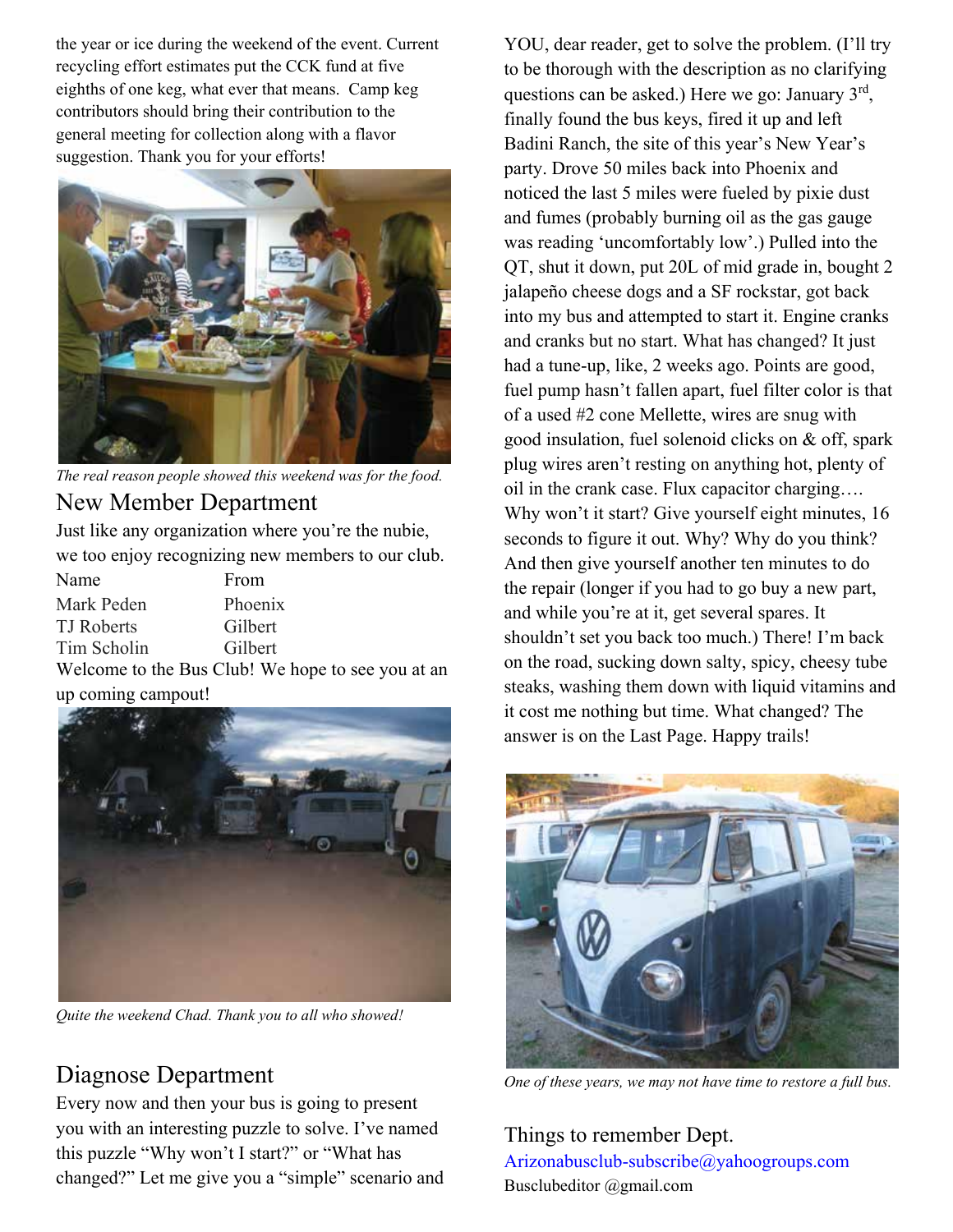#### Letting Go Department *Our own Bob Smith is forced to cull his herd of a prized bus before heading out of the valley as he describes in this essay entitled…*

#### **One last drive with Laverne**

It was the perfect night for a drive. Clear and cool the Christmas lights reflected off the streets compliments of an earlier rain shower. We cruised around the East Valley meandering from place to place with no particular destination in mind. The light traffic made for easy driving and Herb Albert and the TJB provided a toe-tapping backdrop. It's no secret that buses always run better in cool air and tonight was no exception; she positively purred through the power curve and I had to watch my speed. Not that it would have mattered; if anyone could charm the authorities it was her. One look at her chromy curves seemed to soften even the crustiest cop. It was getting late so we made our way home, but not in a hurry. This was after all my last drive with Laverne.

If you attended Bus Club meetings in the last decade you've probably heard Chris Lee say she had a yard full of 71's. Over the years I got to know one of them very well; first by offering to get her running again and then by driving her to Blackstar with instructions to sell her. I was a little embarrassed to be driving such an ugly bus; first of all she was a Bay and second that horrible babypoop color made her resemble a giant sweet potato. But there we were West of Wickenburg cruising down the 60 when I realized how smoothly she rode compared to a split. She had the leg room of a full size truck and rode like a Cadillac. When I woke up in the morning it was a done deal; I was going to buy this deluxe. I left the For Sale sign in the window but luckily nobody enquired and I grinned all the way back to Arizona with my new prize.

Laverne wasn't designed for camping; she had the remnants of a deluxe interior, a sunroof and chrome trim but that didn't stop us from exploring the outback and acquiring her fair share of desert pin stripe. With her I got the best of both worlds; after snuggling into my sleeping bag I could reach up and slide open the sun roof and snooze under the stars. She was a good sport always delivering me and my

cargo here and thence without complaint. Friends would borrow her and return her a little cleaner and brighter; showing her more respect than I ever did. One of them picked up a receipt in the garage and marveled at how much I'd spent recently on tires "For Laverne??" Yeah, for Laverne…

And now her story continues with a chapter written by a different owner. A buddy of mine has been on me to sell her for years to use in his catering business. It became a joke as the first words out of his mouth were always, "When are you going to sell me that bus?" I never really thought the day would come but circumstances require that I thin out the herd, so here I am typing her a farewell note. Good bye you sweet 'ol fat chick. We had a lot of fun together and I will miss you. - Bob Smith *We at the news aren't sure we agree with everything Bob has to say about the fat chicks in the club, but what can we do? We're in need of cheap fill. Thank you Bob for your contribution. We look forward to hearing from you again!*



*Can you spot the coaster in this picture?*  Swaps & Want ads Department What better way to put out into the universe what you want, need or have to share with others. Send your requests & notices to: **Busclubeditor @gmail.com** We'll make sure to include them in our next issue! Deadline for submissions is usually the  $5<sup>th</sup>$  of the month

unless there is a good excuse and then its negotiable.

**For Sale:** I'm out cleaning up a bit and found a couple of things I'm selling. I have a pair of bug ball joint dropped spindles from CB Performance. Installed once and then removed without ever driving on them. \$140 or will trade for bus parts. I also have a used bench mount engine stand. First \$25 takes it. Contact Richard K. on yahoo groups.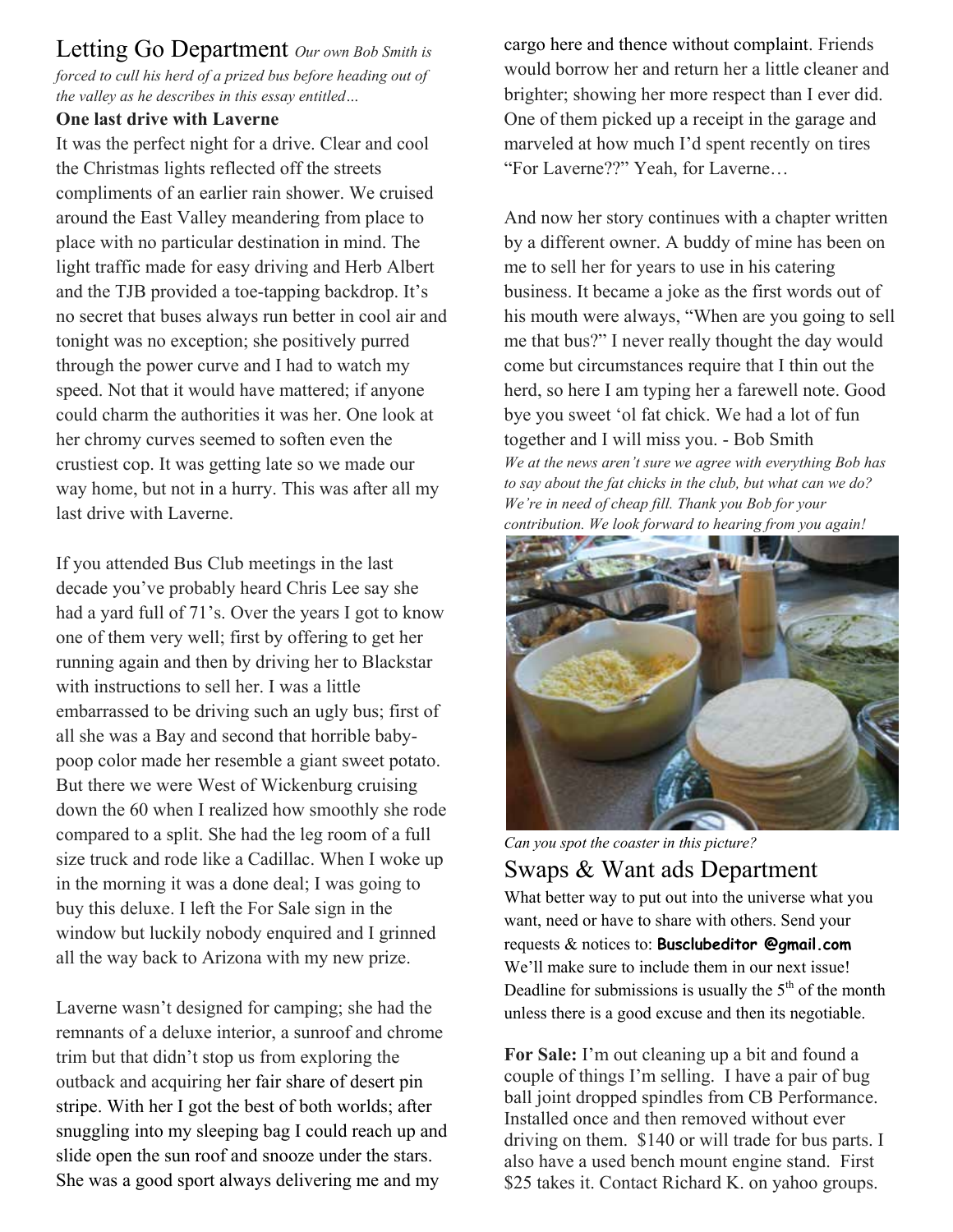**For Sale: 1968 Double Cab – All new mechanical.** All receipts for work done. New interior. Fresh 1776 rebuild. Freeway flier transmission. Could possibly use a fresh coat of paint. Contact Bryan Fenwick @ 602-300-three nine three three for more info including price.

**Wanted:** A bus. Any bus. Preferably running. Please be reasonable in price as it's going to a good home & will be loved, cherished, driven daily, washed monthly and tuned quarterly. Contact Bailey Hall via yahoo groups.

## Coming Events Department

April – Bus Club heads south to the Tucson area. Carsner Caverns was mentioned, as was Happy Valley. Talk it up a bit & let's decide what to do!

### May  $16^{th}$ ,  $17^{th}$  & 18th– Mt. Pinal

#### Bus Club Campout & Eat Fest

An easy, convenient weekend of kick back camping the way bus club intended. Only entry fee: Bring something to share for the hilltop smorgasbord. Please contact busclubeditor@gmail if this weekend agrees with you!

June  $-5$ <sup>th</sup>  $-8$ <sup>th</sup> Blackstar  $-$  Hosted by VTO in the Beautiful Prado Regional Park near Chino CA. Visit thesamba.com for more details.

## July –  $25<sup>th</sup>$ ,  $26<sup>th</sup>$  &  $27<sup>th</sup>$  -Flagstaff KOA

– Ready or not, here we kamp! Typically held the last weekend in July. Contact Janyel at the Flagstaff KOA for more details about field trips to local brew pubs, new age stores & more!



#### We might be looking at a new camping venue near Winkleman AZ. More to follow.

possible.

November – Buses on the River Follow us to Yuma for some excellent camping and a great car show. This year Jim Burnite promises to show his favorite river access point.

September  $19<sup>th</sup> - 21<sup>st</sup>$  Jamboree XXIV No guarantees as to what to expect this year, other than to have more fun than last year. As if that's

October – Potential new Campout.

December –  $6<sup>th</sup>$  – APS Light Parade December  $12<sup>th</sup> - 14<sup>th</sup>$  Christmas Party Bus Club is taking it to the West saieeed! to the base of the White Tank mountain range.



*Bay pride truly represented this weekend. Wait, is that Earl?* 

Next Month: Our Prez reviews some local micro-brews

Bailey's essay on the bus she wants

Interview with Department……returns

## Bad Jokes Department

So this guy walks into a bar, reeking of burnt oil, hands covered in grease up to his elbows, smoke covering his face except where his glasses outline his eyes, wearing Bermuda shorts, what was once a white t-shirt and worn out flip flops. He walks up to bartender and asks if there's a telephone available.

*You guessed it. Perfect fit!*